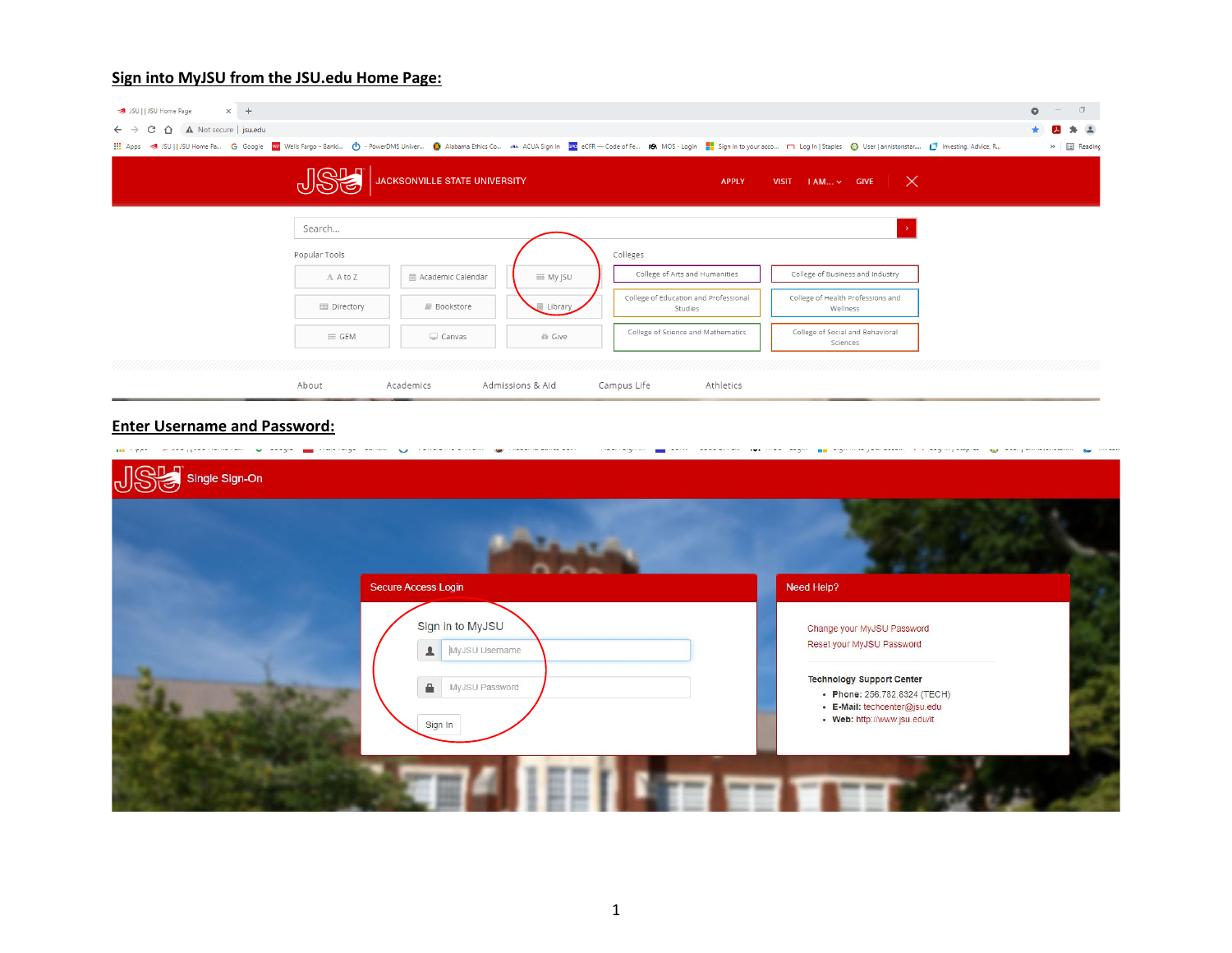### **Go to Employee section of MyJSU:**

|                                                                          |                                                       | тир элесь                            |
|--------------------------------------------------------------------------|-------------------------------------------------------|--------------------------------------|
| <b># Home</b>                                                            | <b>HOME</b><br>Home Community / Home                  |                                      |
| Dashhoards<br>$\overline{\phantom{a}}$<br><b>Jail</b><br><b>Employee</b> | <b>Featured Links</b>                                 | <b>Announcem</b>                     |
| Student                                                                  | Vaccination Incentive Form                            |                                      |
| Q <sub>+</sub> DUO Resources<br>$\overline{\phantom{a}}$                 | 21-22 Cocky CARES Emergency Grant Acceptance          | Subject                              |
| Library<br>ø                                                             | <b>Administrative Banner 9</b><br>Self Service Banner | $\triangleright \ \boxtimes$ Recycli |

## **Access Paystub on Employee Links:**

| <del>省</del> Home                       | <b>EMPLOYEE</b><br>Home Community /<br><b>Employee</b>       |                                                                   |
|-----------------------------------------|--------------------------------------------------------------|-------------------------------------------------------------------|
| <b>Dashboards</b><br>lad                |                                                              |                                                                   |
| ÷.<br><b>Employee</b>                   | <b>Employee Links</b>                                        | <b>Human Resources</b>                                            |
| Student<br>e                            | Employee Dashboard                                           | <b>Handbooks and Policies</b>                                     |
| <b>Q<sub>+</sub></b> DUO Resources<br>∢ | Self Service Banner<br>My Paystub                            | <b>Employment Opportunities</b><br><b>Additional HR Resources</b> |
| $\mathcal{L}$ Library                   | <b>Tax Forms</b>                                             | <b>Talent Management System</b>                                   |
|                                         | Leave Balances<br><b>Update Addresses and Phones</b>         | Open Enrollment (Flex Bene<br><b>Supplemental Benefits)</b>       |
|                                         | V Raccio Contantinha and Programma in Figure 2016. Factoring | <b>Budget Manager Reports</b>                                     |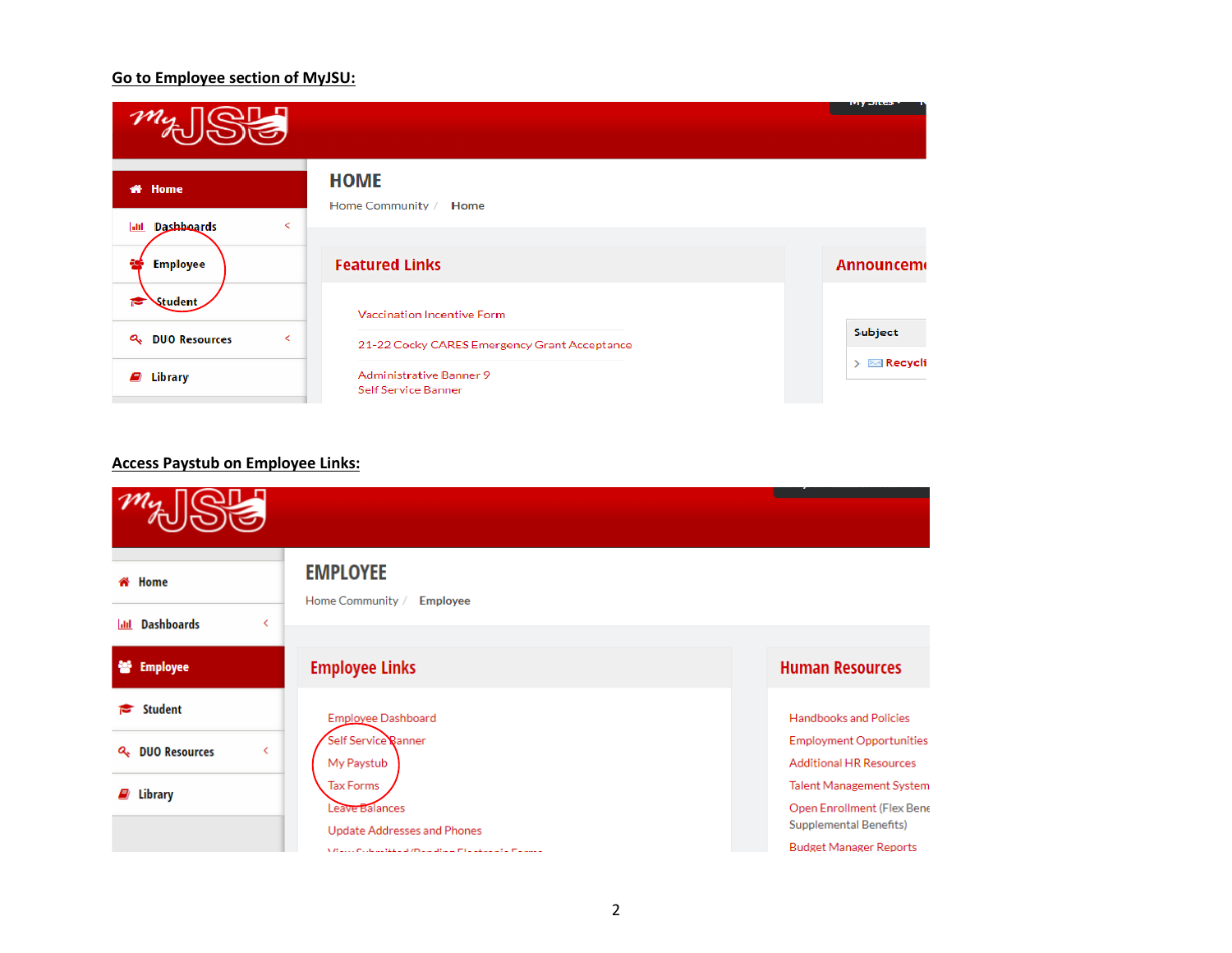## **Pick Year and hit Display:**

| Personal Information Student Financial Aid Employee                               | <b>Finance</b> | Proxy Access Banner 9 Employee SSB Banner 9 Fir |                |
|-----------------------------------------------------------------------------------|----------------|-------------------------------------------------|----------------|
| <b>Search</b><br>Go                                                               |                |                                                 |                |
| Pay Stub                                                                          |                |                                                 |                |
| Choose a year and then select Display.<br>Pay Stub Year: $2021 \times$<br>Display |                |                                                 |                |
| Diele Dou Deriodu                                                                 |                |                                                 | <b>Farning</b> |

#### **Pick Pay Period:**

# Pay Stubs

Select the Pay Stub Date to access additional information.

## Pay Stubs for 2021

|              | Pay Stub Date Pay Period Begin Date Pay Period End |              |
|--------------|----------------------------------------------------|--------------|
| Sep 01, 2021 | Aug 01, 2021                                       | Aug 31, 2021 |
| Aug 02, 2021 | Jul 01, 2021                                       | Jul 31, 2021 |
| Jul 01, 2021 | Jun 01, 2021                                       | Jun 30, 2021 |
| Jun 01, 2021 | May 01, 2021                                       | May 31, 2021 |
| May 03, 2021 | Apr 01, 2021                                       | Apr 30, 2021 |
| Apr 01, 2021 | Mar 01, 2021                                       | Mar 31, 2021 |
| Mar 01, 2021 | Feb 01, 2021                                       | Feb 28, 2021 |
| Feb 01, 2021 | Jan 01, 2021                                       | Jan 31, 2021 |
| Jan 04, 2021 | Dec 01, 2020                                       | Dec 31, 2020 |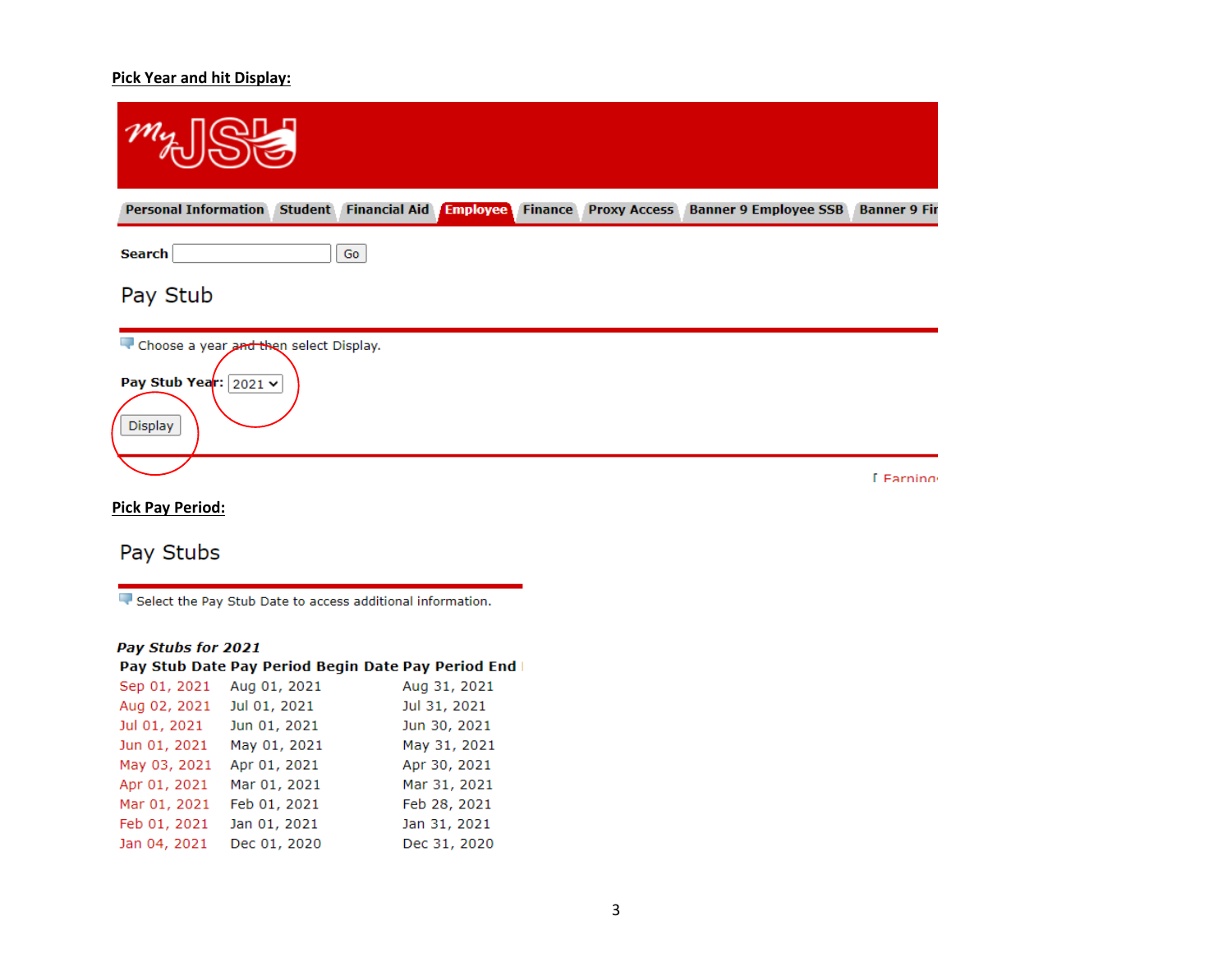#### **Once you access your pay stub from any pay period you can print using the Printer Friendly button at the bottom of the screen:**

# **Filing Status**

## **Federal Tax**

| <b>Filing Status</b>     | Number of Allowances Nonresident Alien! |     |  |
|--------------------------|-----------------------------------------|-----|--|
| Married Filing Jointly 1 |                                         | INo |  |

## **Alabama State Tax**



**Once you access your Pay Stub, you will see the Payment Summary which will provide you the Gross pay, total deductions and net amount for the current pay period and year to date:**

| <b>Payment Summary</b>            |  |  |
|-----------------------------------|--|--|
| ype                               |  |  |
| <b>Gross Amount:</b>              |  |  |
| <b>Total Personal Deductions:</b> |  |  |
| <b>Net Amount:</b>                |  |  |

## **The next section will provide your earning detail for the pay period and YTD (will include all earnings including, but not limited to):**

**Earnings** Job **Earnings** 

- **Annual leave, Holiday, and Sick leave pay**
- **Regular earnings**
- **Overload and Supplemental pay**